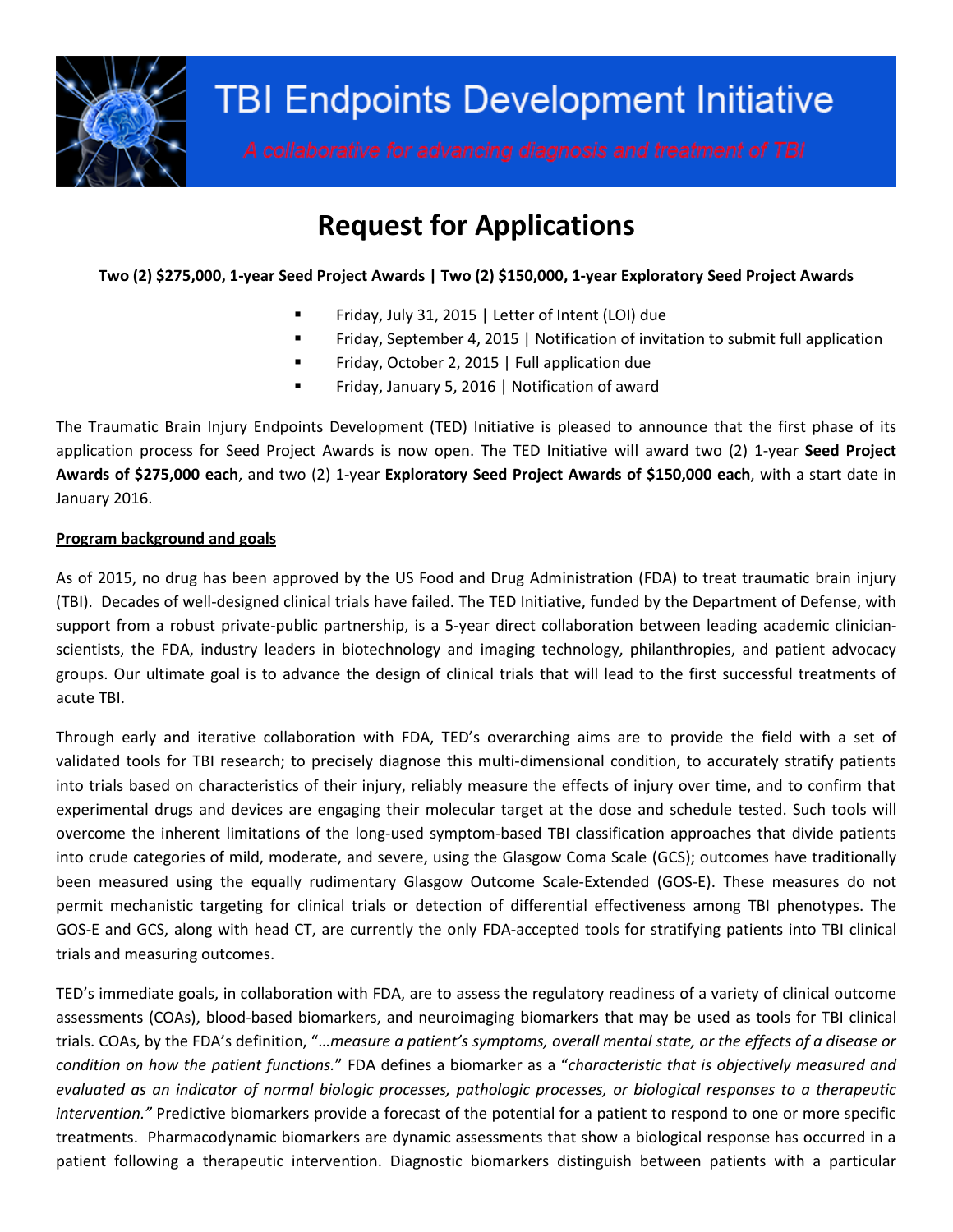disease and those who do not have the disease or disease subset. Prognostic biomarkers inform about the aggressiveness of the disease and/or the expectation of how a particular patient would fare in the absence of therapeutic intervention. Their measurement often precedes clinical outcome measures of drug effect and need not be indicative of clinically meaningful effects. FDA assessment of COA and biomarker regulatory readiness, validation as endpoints, and qualification as potential drug development tools is made according to FDA's definitions and pathways. Details of these programs may be found here:

#### FDA's [Clinical Outcome Assessment](http://www.fda.gov/Drugs/DevelopmentApprovalProcess/DrugDevelopmentToolsQualificationProgram/ucm284077.htm) Qualification Program

#### FDA's Biomarker [Qualification Program](http://www.fda.gov/drugs/developmentapprovalprocess/drugdevelopmenttoolsqualificationprogram/ucm284076.htm)

Critical to this assessment for both COAs and biomarkers is establishing their validity for a given Context of Use (COU), and additionally for COAs, to establish this within a specific Concept(s) of Interest (**[COI](http://www.fda.gov/Drugs/DevelopmentApprovalProcess/DrugDevelopmentToolsQualificationProgram/ucm370262.htm#COI)**) **[COU](http://www.fda.gov/Drugs/DevelopmentApprovalProcess/DrugDevelopmentToolsQualificationProgram/ucm370262.htm#COU)** as …*a comprehensive statement that fully and clearly describes the way the COA is to be used and the drug development-related purpose of the use. The context of use defines the boundaries within which the available data adequately justify use of the COA and describes important criteria regarding the circumstances under which the COA is qualified*. A biomarker's [COU](http://www.fda.gov/Drugs/DevelopmentApprovalProcess/DrugDevelopmentToolsQualificationProgram/ucm284620.htm) is defined similarly, as *a comprehensive and clear statement that describes the manner of use, interpretation, and purpose of use of a biomarker in drug development*.

# **Ultimately, validation studies will provide more accurate disease/condition diagnosis, identify patient subpopulations likely to benefit from therapy/intervention, and provide refined outcome assessments to confirm efficacy.**

Toward this end we have created the TED Metadataset, an interrogatable, integrated set of 8 individual ongoing and legacy studies, comprising well-characterized civilian, sport, and military cohorts. The Metadataset contains longitudinal and detailed clinical data on over 3500 subjects across the injury and demographic spectrum, along with CT/MRI imaging, available blood (serum, plasma) biospecimens, and detailed outcomes. Clinical data is housed on a state-of-the art database platform, and neuroimaging studies and biosamples are maintained in accessible repositories. Together, these data form a resource for international investigation of TBI. NOTE: Before obtaining access to the TED Metadataset all researchers/users are required to acknowledge receipt of and execute the TED Data Use Agreement, the TED Publication and Authorship Guideline, and the TED Research Collaboration Policy (available on th[e TED website\)](https://tbiendpoints.ucsf.edu/researchers).

**The Metadataset may be interrogated as a whole, or limited to any one or more of its component studies.** A table of contents for the TED Metadataset, including descriptions of the cohorts, domains of data collected, and data dictionaries is attached as **Exhibit 1.** The complete Exhibit 1 table can be downloade[d here.](file://sfgh02/Shared$/vol01/NeuroSurgery/1-Manley_Research_Projects/1%20DOD%20TED%20Grant/Seed%20Projects/FINAL%20RFA%20DOCUMENTS/TED%20Metadataset%20TOC_Final_06-25-2015.xlsx)

#### **What are the objectives of the awards?**

**The \$275,000 Seed Projects** are designed to encourage investigators to identify and work toward validation of TBI COAs, blood-based biomarkers, and neuroimaging biomarkers using novel and traditional methodologies that will be presented to the FDA as validated endpoints and outcomes. These endpoints should support enrichment of patient selection/stratification for TBI clinical trials, and/or may serve as treatment endpoints. Seed projects must address the goals and bridge research gaps identified by the TED Steering Committee and its Government Steering Committee (GSC) (see **Categories of Eligible Research for Awards**, following). Seed Projects, in most cases, will focus on integrated and systematic analysis of the TED Metadataset for either: (i) existing clinical or imaging data, and/or (ii) collection of new data from existing biosamples. *Applicants are encouraged to collaborate with private industry partners to leverage resources.* Two Seed Projects will be funded for a duration of one year, at \$275,000 each, including indirect costs. The maximum allowable indirect cost rate is 26%.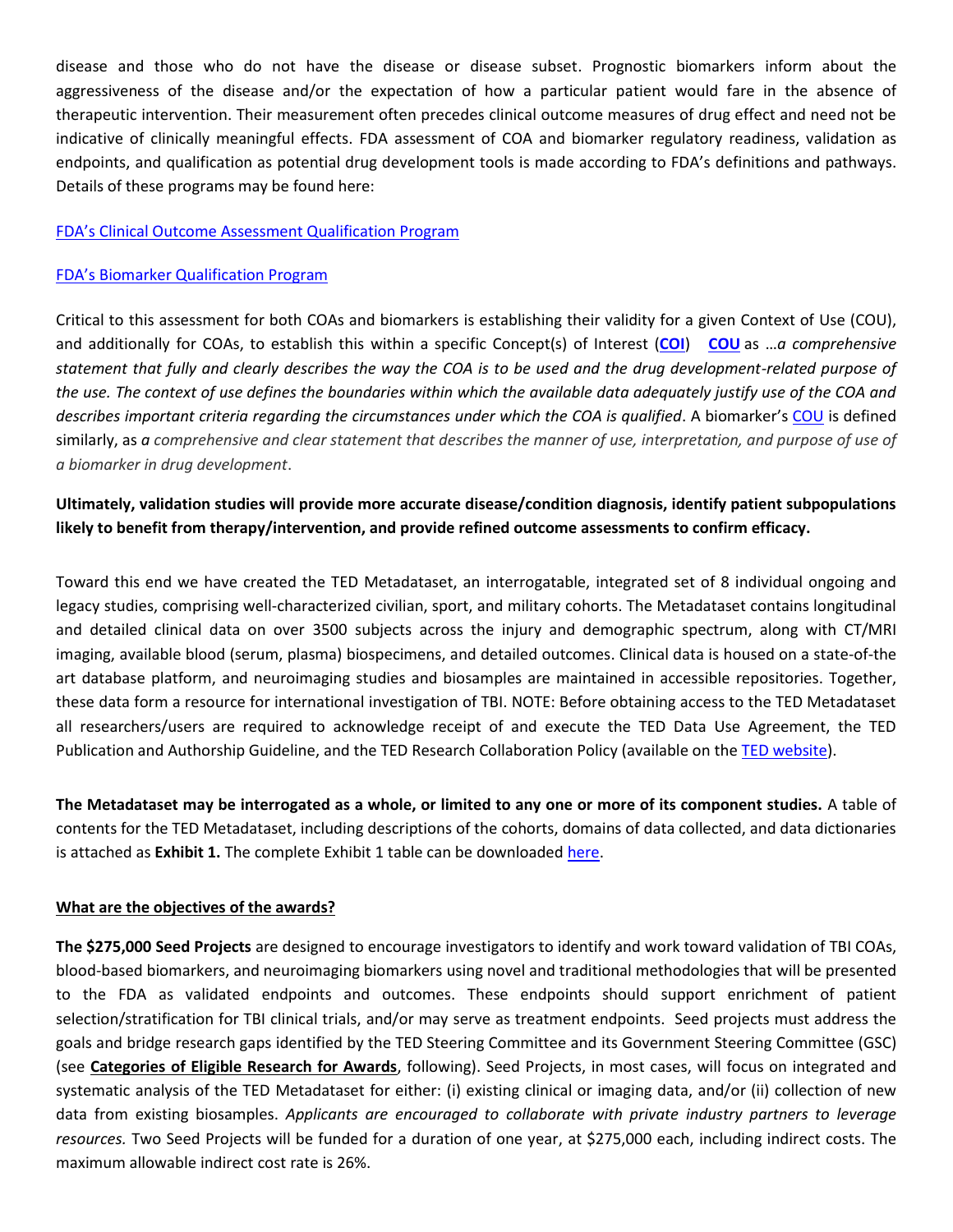**The \$150,000 Exploratory Seed Projects** are designed to support exploratory analysis of COAs, blood-based biomarkers, and neuroimaging biomarkers through interrogation of the TED Metadataset; and/or provide additional metadata to expand the TED Metadataset, e.g., feature extraction from existing TED imaging studies. Projects must address the goals and bridge research gaps identified by the TED Steering Committee and its GSC (see **Categories of Eligible Research for Awards,** following). Two Exploratory Seed Projects will be funded for a duration of one year, at \$150,000 each, including indirect costs. The maximum allowable indirect cost rate is 26%.

# **Who is eligible to apply?**

TED Seed Projects and Exploratory Seed Projects are open to the global scientific community. **However, applicants are required to identify at least one TED investigator to serve as a resource and "sponsor" for their application** (TED Investigators are listed on the [TED website\)](https://tbiendpoints.ucsf.edu/leadership)**.** Applicants may come from academia, federal and military laboratories, the philanthropic sector, and/or private industry. Collaborative efforts bridging sectors are encouraged.

#### **Projects should address one or more of the following goals:**

A. Research to support TBI clinical outcome assessment tools that are suitable for use in clinical trials. Currently, almost all severe TBI therapeutic trials use incidents of adverse events (e.g., mortality) as a short-term outcome measure; the GOS, GOS-E, and Disability Rating Scale (DRS) are employed as long-term (3-6 month) primary endpoints for assessing drug efficacy. Most of these tools were developed for more severe forms of TBI, thus they may not be sufficiently sensitive to detect the diverse neurobehavioral deficits that can result from **mild/moderate TBI**. Validation of additional COAs could help enhance and improve these aspects of TBI clinical trials.

B. Research to support the use of TBI diagnostic biomarkers (blood-based and imaging) for patient stratification that are acceptable for use in therapeutic trials submitted to the FDA; to enrich for TBI populations that might be most responsive to treatment, to ultimately enhance and improve TBI therapeutic trials.

C. Research to support the use of TBI predictive biomarkers for patient stratification that are acceptable for use in therapeutic trials submitted to the FDA; to enrich for TBI patients that are likely to develop persistent post-concussive symptoms, to ultimately enhance and improve TBI therapeutic trials.

D. Research to support the use of pharmacodynamic biomarkers that are acceptable for use in therapeutic trials submitted to the FDA; to track whether therapeutic agents are effectively reaching their targets and exerting beneficial effects. The use of a TBI pharmacodynamic biomarker in conjunction with primary outcome data could provide more detailed insights as to why clinical efficacy is not demonstrated in subsets of subjects and help shed light on future improvements of drug trials of the same or related compounds.

#### **Categories of eligible research for awards**

Priority will be given to projects that utilize the TED Metadataset for the following categories of research:

#### **A. CLINICAL OUTCOME ASSESSMENTS**

1. Identify and provide evidence in support of validation of clinical outcome measures appropriate for use in applied clinical trials of therapeutic interventions for TBI. FDA's Context of Use and Concept of Interest should be specified for the validation. Depending on the context, a measure may be validated for use at a single point in time, or for evaluating a change over time. Priority outcome measurement approaches include those that allow assessment of treatment- or recovery-related change along multiple distinct functional dimensions, across a wide range of functional levels within a specific COU, and those that fill measurement gaps, particularly at the lower and higher ends of the recovery continuum.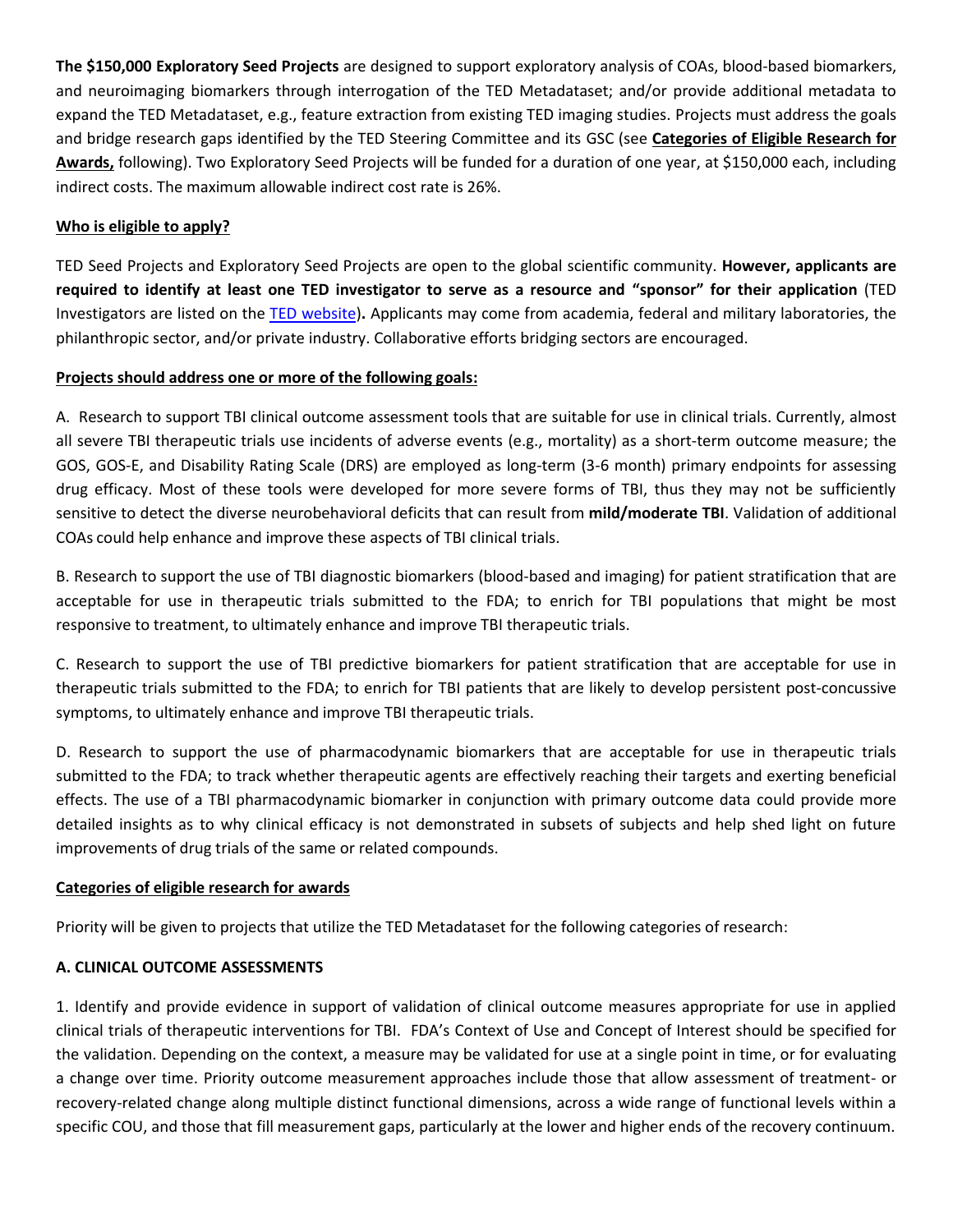2. Examine functional domains affected by TBI that validate measures to examine response to therapeutic interventions in several targeted areas, including:

- Behavioral control
- Global outcome
- Performance-based assessment of cognitive functioning
- Psychological/emotional health
- Perceived quality of life
- Physical function
- Participation in activities of everyday life
- Composite outcome measures based on combinations of the above measures

3. Apply advanced statistical modeling toward the validation of global composite outcome indices for TBI, particularly those that incorporate a multi-dimensional, hierarchical model built on measurement at the domain and skill impairment level.

4. Design and evaluate platforms that enable systematic review and grading of outcome measures. This proposal category will center on development of the *processes* used to vet the strength of outcome measures, as opposed to the measures themselves.

5. Develop complex, multi-dimensional modeling of TBI outcome measures that moves the field closer to a neurobiopsychosocial understanding of TBI effects and recovery.

### **B. IMAGING BIOMARKER CATEGORIES**

1. Imaging-based biomarkers that would help guide early diagnosis, in particular with mild or concussive brain injury in which there is an unremarkable CT.

2. Early imaging markers that show prognostic efficacy for more definitive risk stratification for therapeutic intervention, or predictive value for assisting drug development.

3. Analytical optimization of advanced MR methods. These include approaches to quantitative volumetric, diffusion, and functional-based imaging in addition to automated approaches to more accurate, precise, and quantitative pathoanatomic lesion identification and characterization on conventional image acquisitions. Use of the TED Metadataset is encouraged.

4. Intra-rater and inter-rater reliability for extraction of the NINDS-TBI imaging common data elements [\(CDEs\)](http://www.commondataelements.ninds.nih.gov/tbi.aspx#tab=Data_Standards). Reproducible interpretations of structural neuroimaging studies for abnormal pathoanatomic findings are likely to remain a key feature of most diagnostic and prognostic models in TBI. Inclusion of expert reviewers at more than one institution and use of computational tools that provide estimates of quantitative descriptors of pathoanatomic lesions, as described within the TBI CDEs, is also encouraged. Use of the TED Metadataset is encouraged.

#### **C. BLOOD-BASED BIOMARKER CATEGORIES**

1. Blood-based TBI biomarkers of high priority are those useful in assisting drug development for predictive, pharmacodynamic, or efficacy purposes.

2. Blood-based diagnostic and prognostic TBI biomarkers. Diagnostic biomarkers distinguish between patients with TBI vs. non-TBI and can be utilized to ensure that patients selected for a clinical study have the disease or the disease subset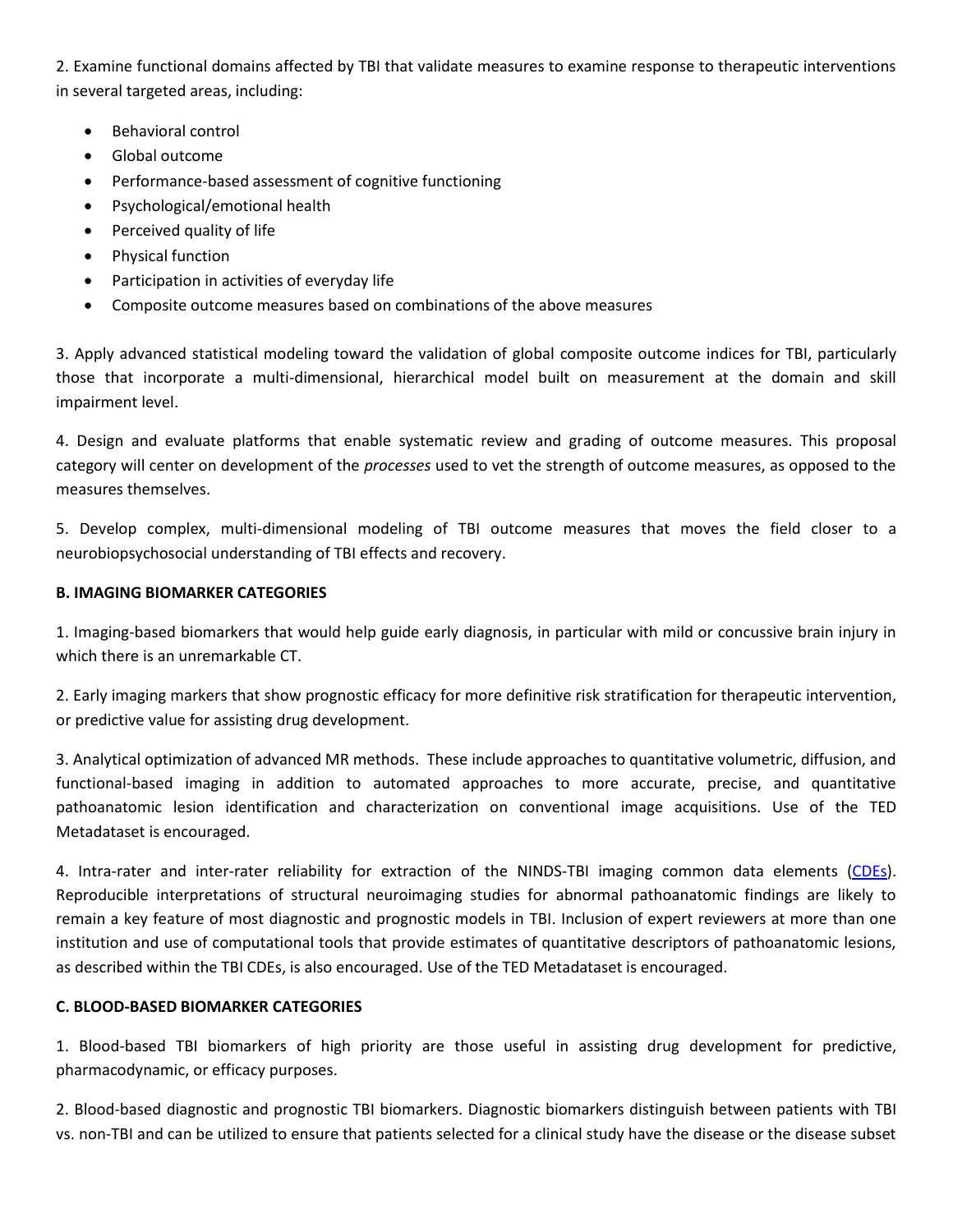of interest. Prognostic biomarkers provide information on the likely course of disease in an untreated individual, and can help identify patients who are at higher risk of developing poorer outcomes.

## **Which categories of research are** *not* **eligible for Awards?**

- Development of *new* biofluid-based biomarkers
- Development of *new* imaging data acquisition methods (protocols/pulse sequences/scanning parameters)
- Animal studies/models

## **What is the application process?**

Applicants must submit a **Letter of Intent** (LOI) using the submission form attached here as **Exhibit 2**, by **5:00 PM PST** on **July 31, 2015**. The LOI should briefly describe the background/rationale for the research question, the statistical plan, include mock tables, and must be accompanied by the PI's biosketch. **A TED Investigator sponsor is required whether or not the application will use the TED Metadataset for the project.** 

**The LOI Form + 2-page description of proposed project + PI biosketch** (**combined into a single pdf**) should be emailed to [Brian Fabian,](mailto:brian.fabian@ucsf.edu?subject=TED%20LOI%20Submission) TED Program Analyst.

Applicants selected to submit a **full application** will be notified and receive further content and submission instructions by **September 4, 2015**.

Full applications will be evaluated according to the criteria below, and are due by **5:00 PM PST** on **October 2, 2015**.

Following peer review, the Government Steering Committee will select the four successful proposals. **Awardees will be notified on/or before January 5, 2016** and funding is expected to begin in **early-to-mid January 2016**, pending Department of Defense release of funds.

# **What are the review criteria?**

Proposals will be reviewed based on their relevance to the TED Initiative's overall goal of developing clinically meaningful COAs and biomarkers. The scope of work must be realistic to complete in a one-year time frame. Proposals will be reviewed using the NIH scoring system (1-9) on the criteria below:

- 1. What is the problem; why is it hard to solve?
- 2. What is the new idea; what do we need to achieve success now?
- 3. What is the impact if successful?
- 4. How will immediate results be generated? How will you measure success in the 1-year timeframe?
- 5. Qualifications of investigators
- 6. Research environment

# **Where may I find further instructions?**

More details about the Seed Projects and application forms can be found on the [TED website.](https://tbiendpoints.ucsf.edu/seed-projects)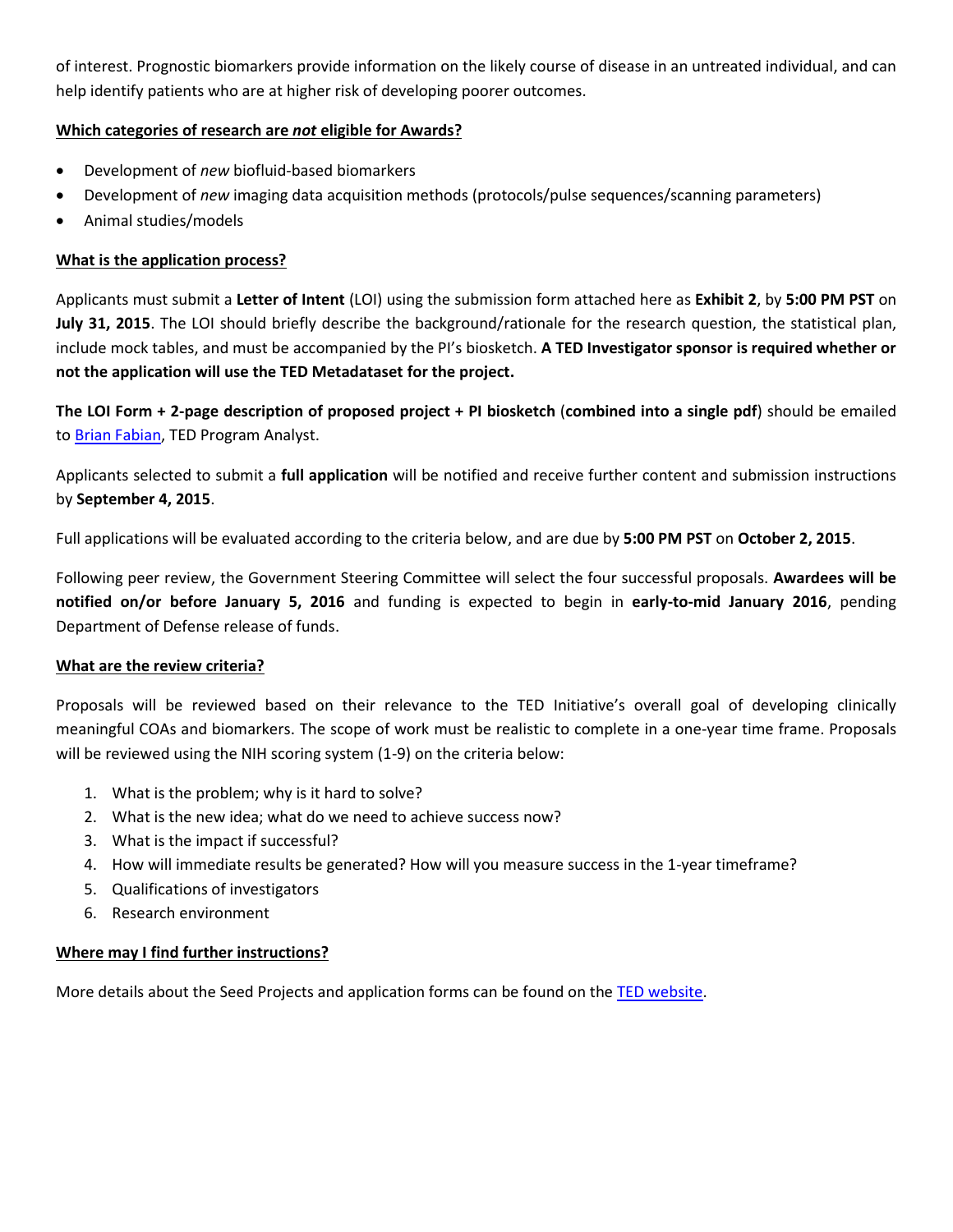# **Exhibit 1. TED Metadataset Table of Contents As of 06/23/2015**

| <b>Study Name</b>                                                                                            | <b>CRFs</b><br>Included | Protocol<br>Included                                 | Data<br>Dictionary<br>Included (Type) | Timepoints                                                                                          | <b>Sample Size</b>                                              | Population                                                                                                                | <b>Type of Study</b>                   | Length of<br>Follow-up   | <b>Range of Injury Severity</b><br>for Entry                                                       | <b>Normal Controls</b><br>Included | <b>Biospecimens</b><br>collected (Type?)                                                  | <b>Imaging Data</b><br>Collected<br>(Abstracted)? | <b>Imaging Data</b><br>Collected (Files)? |
|--------------------------------------------------------------------------------------------------------------|-------------------------|------------------------------------------------------|---------------------------------------|-----------------------------------------------------------------------------------------------------|-----------------------------------------------------------------|---------------------------------------------------------------------------------------------------------------------------|----------------------------------------|--------------------------|----------------------------------------------------------------------------------------------------|------------------------------------|-------------------------------------------------------------------------------------------|---------------------------------------------------|-------------------------------------------|
| <b>TRACK-TBI Pilot</b>                                                                                       | Some                    | Yes (PDF)                                            | Yes (Excel)                           | ED, Hospital, Rehab,<br>3 Month, 6 Month                                                            | 411                                                             | Adults/Children with<br>TBI                                                                                               | Observational                          | 6 months                 | GCS 3-15                                                                                           | No                                 | Yes (plasma, whole<br>blood)                                                              | Yes                                               | Yes                                       |
| TRACK-TBI                                                                                                    | Yes                     | Yes (PDF)                                            | Yes (Excel)                           | ED, 2 week, 3 Month, 6<br>month, 12 month                                                           | 953 as of<br>6/2/15                                             | Adults/Children with<br>TBI                                                                                               | Observational                          | 12 months                | GCS 3-15                                                                                           | No                                 | Yes (serum, plasma<br>DNA, RNA)                                                           | Yes                                               | Yes                                       |
| TBIcare                                                                                                      | No                      | No                                                   | No                                    | TBD                                                                                                 | 214                                                             | Adult male and female<br>subjects between age<br>of 18-91                                                                 | Observational                          | TBD                      | Very mild = 3 pts; mild =<br>100pts; mild = 35pts;<br>moderate = 38pts; severe =<br>38pts          | Yes                                | Yes (blood)                                                                               | Yes                                               | Yes                                       |
| Concussion Research<br>Consortium (CRC)                                                                      | No                      | See CRC<br>Data<br>Elements<br>file in CRF<br>folder | Yes (Excel)                           | Within 24 hours of injury<br>, days 2-5, days 6-8, day 15,<br>day 45, day 90                        | $^{\sim}200$                                                    | Concussed high school<br>and college athletes &<br>matched athlete<br>controls (football,<br>lacrosse, hockey,<br>soccer) | Observational                          | 6 months                 | Concussion like symptoms,<br>loss of consciousness,<br>postraumatic amnesia,<br>retrograde amnesia | Yes                                | No                                                                                        | TBD                                               | Yes - in select sub-<br>studies           |
| ProTECT III                                                                                                  | Yes                     | No                                                   | Yes (Excel)                           | Within 24 hours, 6 months                                                                           | 882                                                             | Adults with moderate<br>to severe TBI                                                                                     | Interventional                         | 6 months                 | GCS from 4 to 12 or motor<br>score from 2-5 if intubated                                           | No                                 | No                                                                                        | Yes                                               | Yes                                       |
| Macrostructural and<br>Microstructural Imaging<br>Biomarkers of Traumatic<br>Brain Injury (Mukherjee<br>R01) | No                      | No                                                   | No                                    | 1 month, 6 months, and 12<br>months post injury                                                     | $^{\sim}$ 115 (234<br>enrolled with<br>1/2 healthy<br>controls) | Adults aged 16-55                                                                                                         | Observational                          | 1 year                   | GCS 13-15                                                                                          | Yes                                | Yes (DNA)                                                                                 | Yes                                               | Yes                                       |
| <b>COBRIT</b>                                                                                                | Yes                     | No                                                   | No                                    | daily timepoints after injury<br>(day 1-7), 3 follow up<br>timepoints at 30 day, 90 day,<br>180 day | 1292                                                            | Adults with TBI                                                                                                           | Randomized                             | 180 days                 | GCS from 3-12, motor $< 6$ or<br>qualifying abnormality                                            | No                                 | Safety Labs<br>collected + plasma<br>and serum of self-<br>selected participant<br>donors | $\overline{?}$                                    | Yes                                       |
| MISSION CONNECT -<br>Observational<br>(PENDING)                                                              | Yes                     | No                                                   | Yes (PDF)                             | Baseline visit, day 3-4, 1<br>week, day 19-20, 1 month, 3<br>month, 6 month                         | 200                                                             | Adults 18-50 yrs, mild<br>head injury                                                                                     | Observational                          | 6 months after<br>injury | GCS 13-15                                                                                          | Yes                                | Yes (plasma, saliva)                                                                      | $\overline{?}$                                    | Yes                                       |
| MISSION CONNECT -<br>Interventional<br>(PENDING)                                                             | Yes                     | No                                                   | Yes (PDF)                             | Baseline visit, day 3-4, 1<br>week, day 19-20, 1 month, 3<br>month                                  | 130 mTBI (65<br>treated/65<br>untreated                         | Adults 18-50 yrs, mild<br>head injury                                                                                     | Interventional<br>(Atorvastatin Trial) | 3 months after<br>injury | GCS 13-15                                                                                          | Yes                                | Yes (plasma, saliva)                                                                      | $\overline{?}$                                    | Yes                                       |